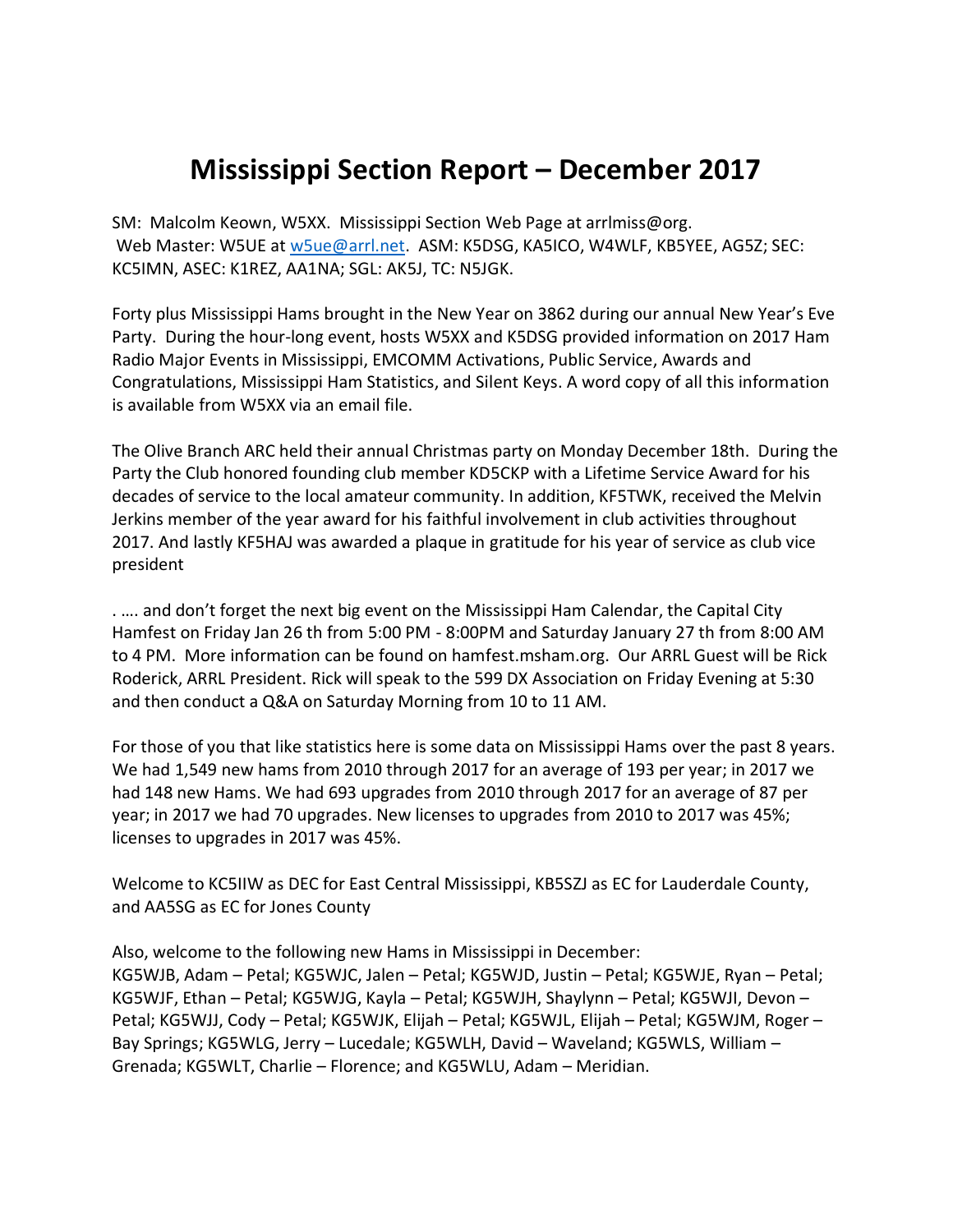And, welcome to the following new ARRL Members in December: KF7DLW, Justin – Hattiesburg; WA5EEC, Kenneth – Pass Christian; KF4EWO, Brian – Olive Branch; KG5MEY, Lillian – Bay Saint Louis; KD5QQL, Kendel – Corinth; KG5UGR, Jonathan – Vancleave; KG5WDX, Trudy – Vicksburg; KG5WLT, Charlie – Florence; and KG5VXY, Michael – Gautier.

As of December 31, ARRL Membership in Mississippi was 1,035 down 7 from the last report on November 30. We are getting perilously close to dropping below 1,000.

Congratulations to the following on their upgrades in December: KG5REW, Wayne – Gulfport; KG5ROD, James – Laurel; and KG5UHA, Zachery – Dennis.

Also, congratulations to the following new club officers for 2018: Olive Branch ARC: President – AI4GI, VP – KF5TWK, Secretary – K5OLV, and Treasurer – KF5OIM; and the Vicksburg ARC: KD5DHR – President; N5JGK – VP. And KG5OVR – S/T.

SEC/DEC Reports for December 2017: KC5IMN (SEC), AF5PO (NW MS), N5ZNT (SW MS), and KB0ZTX (NW MS),

EC Reports for December 2017: KG5AVT (AEC)(Rankin), KE5BSB (Itawamba), WB5CON (Alcorn), AE5FK (Walthall), KF5IAY (Carrol and Montgomery), KA5ICO (Chickasaw), KG5IIS (Madison), KC5IIW (Scott), KF5IMA (Lafayette), N5KDA (Adams), AD7KJ (Franklin), KF5MWE (Clark), WX5N (Prentiss), AF5NG (Marion), AF5PO (Tishomingo), AE5QP Greene), AE5SK (AEC) (Hinds, Copiah, and Yazoo), WA5TEF (Lee), K5VBB (Lamar), KF5WVJ (DeSoto), N5ZNT (Lincoln and Wilkinson), and KB0ZTX (Marshall).

Club Newsletter/Reports (Editor): Meridian ARC Spark Gap (W5MAV).

Regret to report the passing of N5UCD of Biloxi, XYL of W5THT.

HF Net Reports - sessions/QNI/QTC (Net Manager)

Hattiesburg ARC 10M Net 5/34/0 (K5TLL)

Magnolia Section Net 31/1225/8 (KA5ICO)

MS Baptist Hams Net 5/24/0 (WF5F)

MSPN 31/2617/27 (W5JGW)

VHF Net Reports - sessions/QNI/QTC (Net Manager)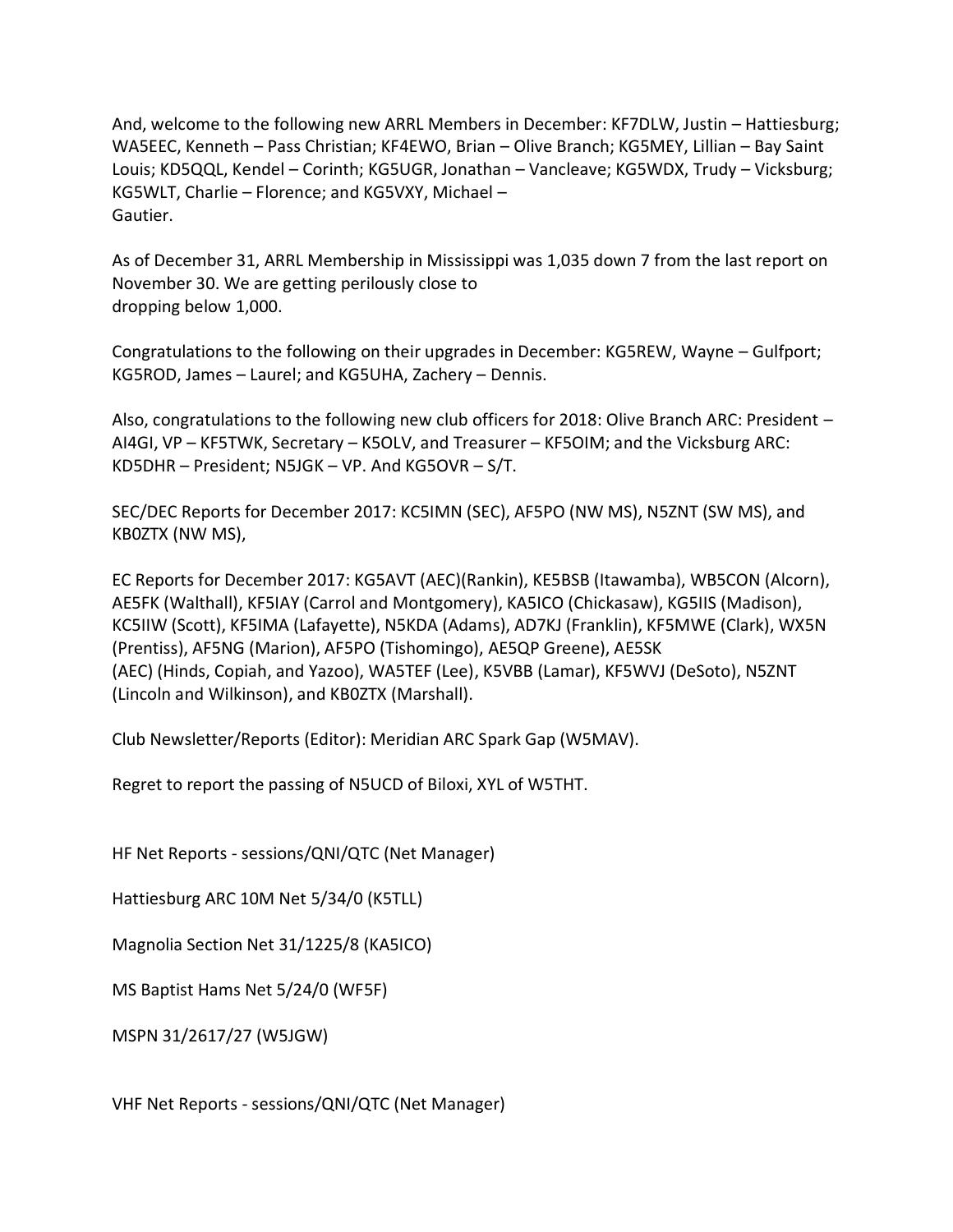Alcorn County ARES 3/50/0 (WB5CON)

Bluff City ARES 4/54/0 (N5KDA)

Booneville and Prentiss County Weekly Net 4/52/0 (WX5N)

Capital Area Emergency Net 5/31/0 (K5XU)

DeSoto County Emergency Training and Information Net 4/75/0 (KF5WVJ)

Hattiesburg ARC Emergency 2M Net 5/60/0 (K5TLL)

Hattiesburg ARC 2M Simplex Net 1/11/0 (K5TLL)

Itawamba County ARES Net 4/53/0 (KE5BSB)

Jones County ARES Net 6/111/0 (AA5SG)

K5TAL – American Legion Net 4/44/0 (KA5DON)

Lowndes County ARC Net 4/41/0 (KF5AZ)

Madison County ARES 3/21/0 (KC5IIS)

Marion County ARES Net 5/32/0 (AF5NG)

Marshall County ARES – meets with Desoto County – (KB0ZTX)

MDXA Net 4/27/0 (N5GD)

Meridian Area Emergency Net 3/30/0 (KF5ETN)

Metro Jackson ARES Net 3/19/0 (AE5SK)

Mississippi Coast ARA 4/61/0 (N5AHM)

MSU ARC 4/71/0 (N5OMK)

Northeast Mississippi Skywarn Net 4/54/0 (WA5TEF)

Olive Branch ARC 14/65/0 (K5OLV)

Rankin County ARES Net 4/60/0 (KG5AVT)